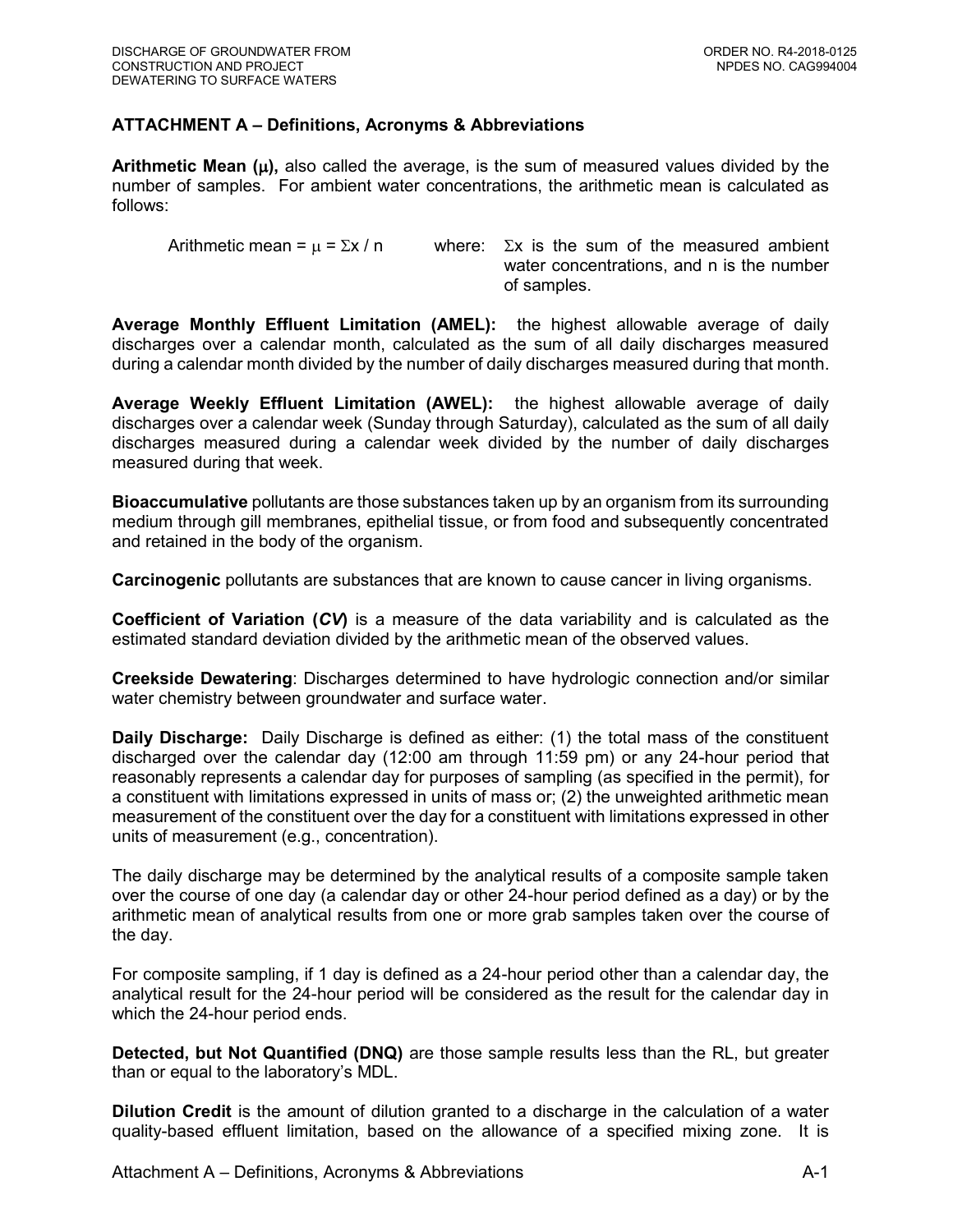calculated from the dilution ratio or determined through conducting a mixing zone study or modeling of the discharge and receiving water.

**Effluent Concentration Allowance (ECA)** is a value derived from the water quality criterion/objective, dilution credit, and ambient background concentration that is used, in conjunction with the coefficient of variation for the effluent monitoring data, to calculate a longterm average (LTA) discharge concentration. The ECA has the same meaning as waste load allocation (WLA) as used in USEPA guidance (Technical Support Document For Water Qualitybased Toxics Control, March 1991, second printing, EPA/505/2-90-001).

**Enclosed Bays** means indentations along the coast that enclose an area of oceanic water within distinct headlands or harbor works. Enclosed bays include all bays where the narrowest distance between the headlands or outermost harbor works is less than 75 percent of the greatest dimension of the enclosed portion of the bay. Enclosed bays include, but are not limited to, Humboldt Bay, Bodega Harbor, Tomales Bay, Drake's Estero, San Francisco Bay, Morro Bay, Los Angeles-Long Beach Harbor, Upper and Lower Newport Bay, Mission Bay, and San Diego Bay. Enclosed bays do not include inland surface waters or ocean waters.

**Estimated Chemical Concentration** is the estimated chemical concentration that results from the confirmed detection of the substance by the analytical method below the ML value.

**Estuaries** means waters, including coastal lagoons, located at the mouths of streams that serve as areas of mixing for fresh and ocean waters. Coastal lagoons and mouths of streams that are temporarily separated from the ocean by sandbars shall be considered estuaries. Estuarine waters shall be considered to extend from a bay or the open ocean to a point upstream where there is no significant mixing of fresh water and seawater. Estuarine waters included, but are not limited to, the Sacramento-San Joaquin Delta, as defined in California Water Code section 12220, Suisun Bay, Carquinez Strait downstream to the Carquinez Bridge, and appropriate areas of the Smith, Mad, Eel, Noyo, Russian, Klamath, San Diego, and Otay rivers. Estuaries do not include inland surface waters or ocean waters.

**Inland Surface Waters** are all surface waters of the State that do not include the ocean, enclosed bays, or estuaries.

**Instantaneous Maximum Effluent Limitation:** the highest allowable value for any single grab sample or aliquot (i.e., each grab sample or aliquot is independently compared to the instantaneous maximum limitation).

**Instantaneous Minimum Effluent Limitation:** the lowest allowable value for any single grab sample or aliquot (i.e., each grab sample or aliquot is independently compared to the instantaneous minimum limitation).

**Maximum Daily Effluent Limitation (MDEL)** means the highest allowable daily discharge of a pollutant, over a calendar day (or 24-hour period). For pollutants with limitations expressed in units of mass, the daily discharge is calculated as the total mass of the pollutant discharged over the day. For pollutants with limitations expressed in other units of measurement, the daily discharge is calculated as the arithmetic mean measurement of the pollutant over the day.

**Median** is the middle measurement in a set of data. The median of a set of data is found by first arranging the measurements in order of magnitude (either increasing or decreasing order). If the number of measurements (*n*) is odd, then the median =  $X_{(n+1)/2}$ . If *n* is even, then the median =  $(X_{n/2} + X_{(n/2)+1})/2$  (i.e., the midpoint between the  $n/2$  and  $n/2+1$ ).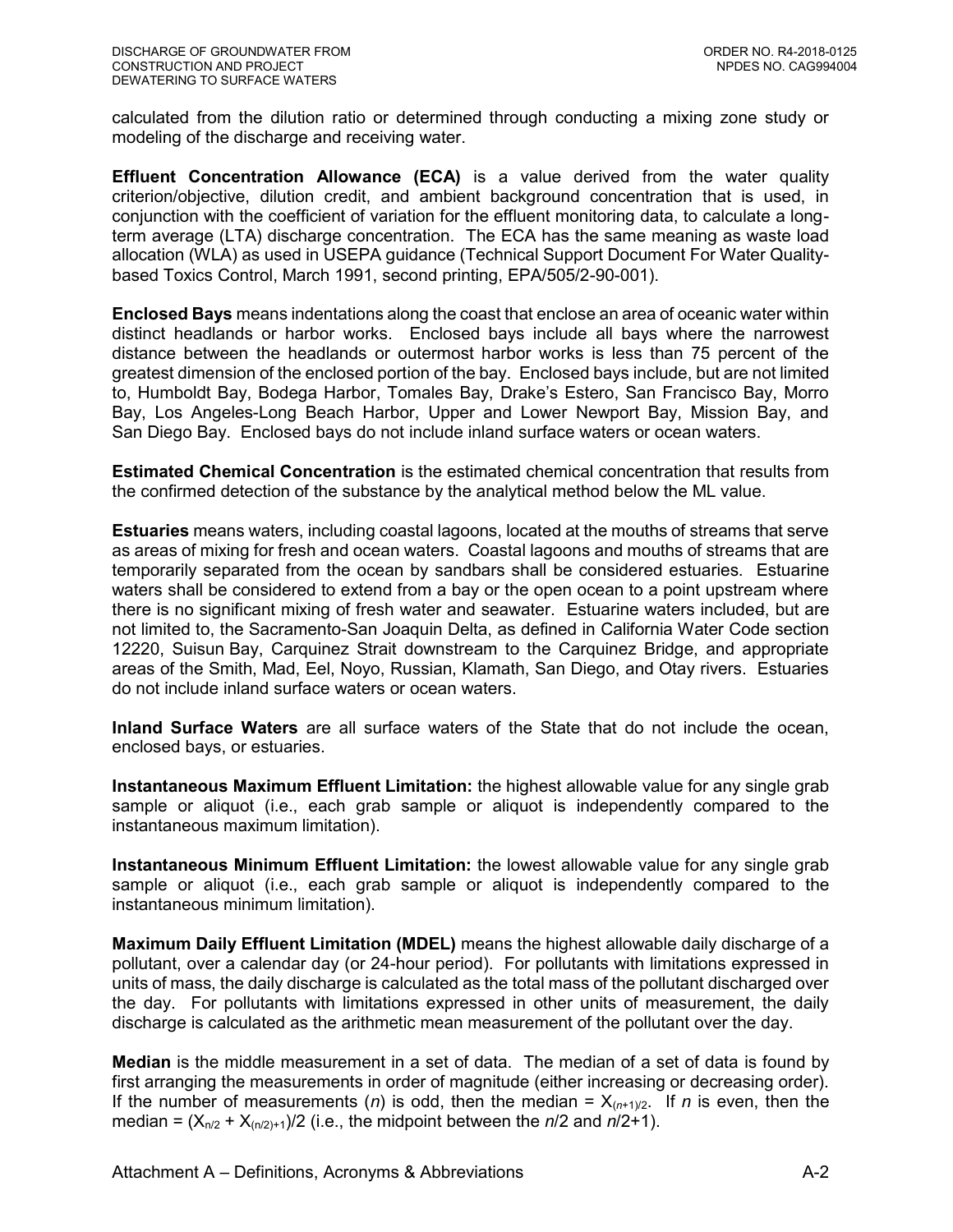**Method Detection Limit (MDL)** is the minimum concentration of a substance that can be measured and reported with 99 percent confidence that the analyte concentration is greater than zero, as defined in title 40 of the Code of Federal Regulations, Part 136, Attachment B, revised as of July 3, 1999.

**Minimum Level (ML)** is the concentration at which the entire analytical system must give a recognizable signal and acceptable calibration point. The ML is the concentration in a sample that is equivalent to the concentration of the lowest calibration standard analyzed by a specific analytical procedure, assuming that all the method specified sample weights, volumes, and processing steps have been followed.

**Mixing Zone** is a limited volume of receiving water that is allocated for mixing with a wastewater discharge where water quality criteria can be exceeded without causing adverse effects to the overall water body.

**Not Detected (ND)** are those sample results less than the laboratory's MDL.

**Ocean Waters** are the territorial marine waters of the State as defined by California law to the extent these waters are outside of enclosed bays, estuaries, and coastal lagoons. Discharges to ocean waters are regulated in accordance with the State Water Board's California Ocean Plan.

**Persistent** pollutants are substances for which degradation or decomposition in the environment is nonexistent or very slow.

**Pollutant Minimization Program (PMP)** means waste minimization and pollution prevention actions that include, but are not limited to, product substitution, waste stream recycling, alternative waste management methods, and education of the public and businesses. The goal of the PMP shall be to reduce all potential sources of a priority pollutant(s) through pollutant minimization (control) strategies, including pollution prevention measures as appropriate, to maintain the effluent concentration at or below the water quality-based effluent limitation. Pollution prevention measures may be particularly appropriate for persistent bioaccumulative priority pollutants where there is evidence that beneficial uses are being impacted. The Regional Water Board may consider cost effectiveness when establishing the requirements of a PMP. The completion and implementation of a Pollution Prevention Plan, if required pursuant to California Water Code section 13263.3(d), shall be considered to fulfill the PMP requirements.

**Pollution Prevention** means any action that causes a net reduction in the use or generation of a hazardous substance or other pollutant that is discharged into water and includes, but is not limited to, input change, operational improvement, production process change, and product reformulation (as defined in California Water Code section 13263.3). Pollution prevention does not include actions that merely shift a pollutant in wastewater from one environmental medium to another environmental medium, unless clear environmental benefits of such an approach are identified to the satisfaction of the State or Regional Water Board.

**Reporting Level (RL)** is the ML (and its associated analytical method) chosen by the Discharger for reporting and compliance determination from the MLs included in this Order. The MLs included in this Order correspond to approved analytical methods for reporting a sample result that are selected by the Regional Water Board either from Appendix 4 of the SIP in accordance with section 2.4.2 of the SIP or established in accordance with section 2.4.3 of the SIP. The ML is based on the proper application of method-based analytical procedures for sample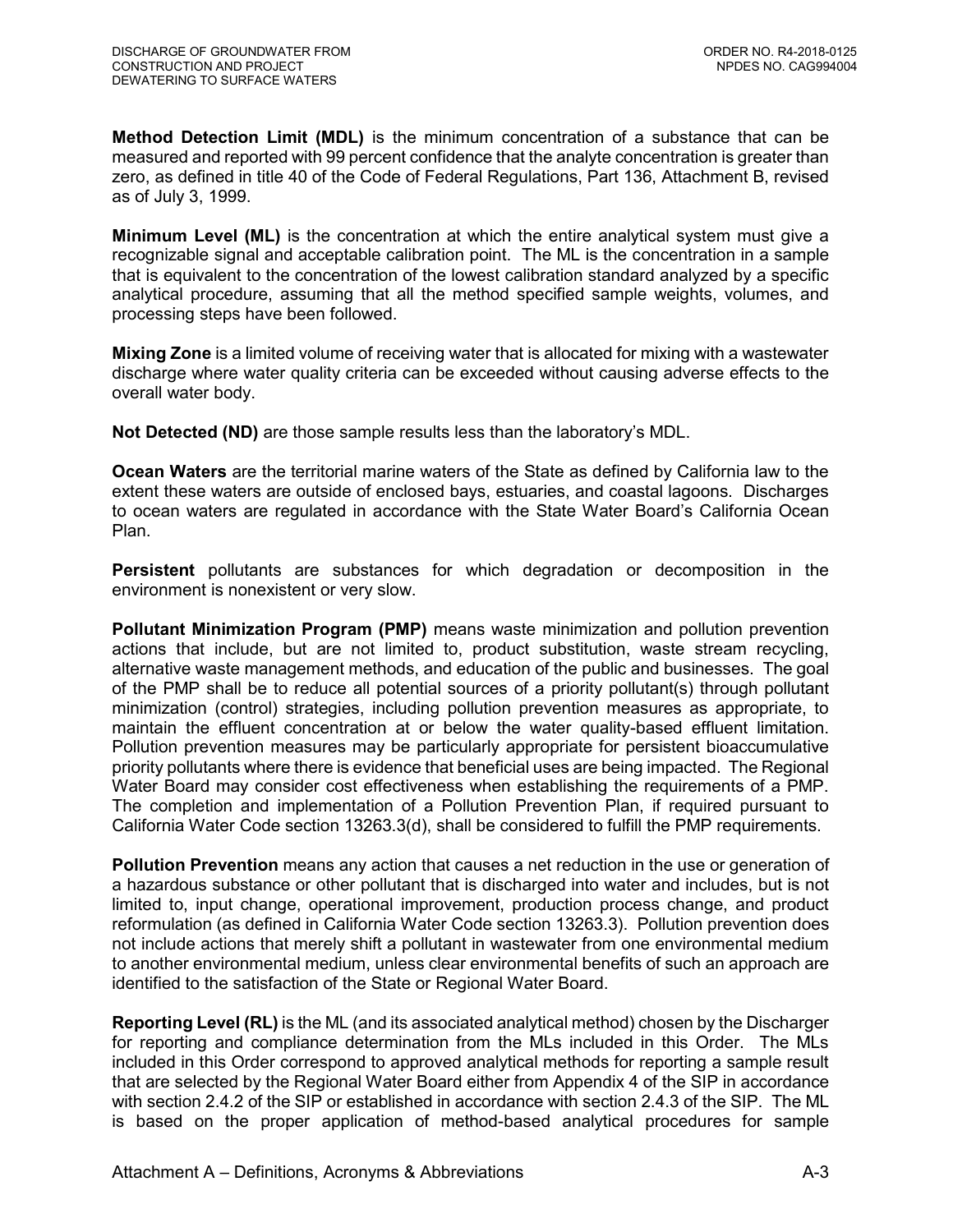preparation and the absence of any matrix interferences. Other factors may be applied to the ML depending on the specific sample preparation steps employed. For example, the treatment typically applied in cases where there are matrix-effects is to dilute the sample or sample aliquot by a factor of ten. In such cases, this additional factor must be applied to the ML in the computation of the RL.

**Satellite Collection System** is the portion, if any, of a sanitary sewer system owned or operated by a different public agency than the agency that owns and operates the wastewater treatment facility that a sanitary sewer system is tributary to.

**Source of Drinking Water** is any water designated as municipal or domestic supply (MUN) in a Regional Water Board Basin Plan.

**Standard Deviation (** $\sigma$ **)** is a measure of variability that is calculated as follows:

| $\sigma$ | a material | $(\sum [(x - \mu)^2]/(n - 1))^{0.5}$               |
|----------|------------|----------------------------------------------------|
| where:   |            |                                                    |
|          | X.         | is the observed value;                             |
|          | μ          | is the arithmetic mean of the observed values; and |
|          | n          | is the number of samples.                          |

**Sufficiently Sensitive Methods Rule (SSM Rule)** U.S. EPA published regulations for the Sufficiently Sensitive Methods Rule (SSM Rule) which became effective September 18, 2015. For the purposes of the NPDES program, when more than one test procedure is approved under 40 C.F.R. part 136 for the analysis of a pollutant or pollutant parameter, the test procedure must be sufficiently sensitive as defined at 40 C.F.R. 122.21(e)(3) and 122.44(i)(1)(iv). Both 40 C.F.R sections 122.21(e)(3) and 122.44(i)(1)(iv) apply to the selection of a sufficiently sensitive analytical method for the purposes of monitoring and reporting under NPDES permits, including review of permit applications. A U.S. EPA-approved analytical method is sufficiently sensitive where:

- a. The ML is at or below both the level of the applicable water quality criterion/objective and the permit limitation for the measured pollutant or pollutant parameter; or
- b. In permit applications, the ML is above the applicable water quality criterion/objective, but the amount of the pollutant or pollutant parameter in a facility's discharge is high enough that the method detects and quantifies the level of the pollutant or pollutant parameter in the discharge; or
- c. The method has the lowest ML of the U.S. EPA-approved analytical methods where none of the U.S. EPA-approved analytical methods for a pollutant can achieve the MLs necessary to assess the need for effluent limitations or to monitor compliance with a permit limitation.

**Toxicity Reduction Evaluation (TRE)** is a study conducted in a step-wise process designed to identify the causative agents of effluent or ambient toxicity, isolate the sources of toxicity, evaluate the effectiveness of toxicity control options, and then confirm the reduction in toxicity. The first steps of the TRE consist of the collection of data relevant to the toxicity, including additional toxicity testing, and an evaluation of facility operations and maintenance practices, and best management practices. A Toxicity Identification Evaluation (TIE) may be required as part of the TRE, if appropriate. (A TIE is a set of procedures to identify the specific chemical(s) responsible for toxicity. These procedures are performed in three phases (characterization, identification, and confirmation) using aquatic organism toxicity tests.)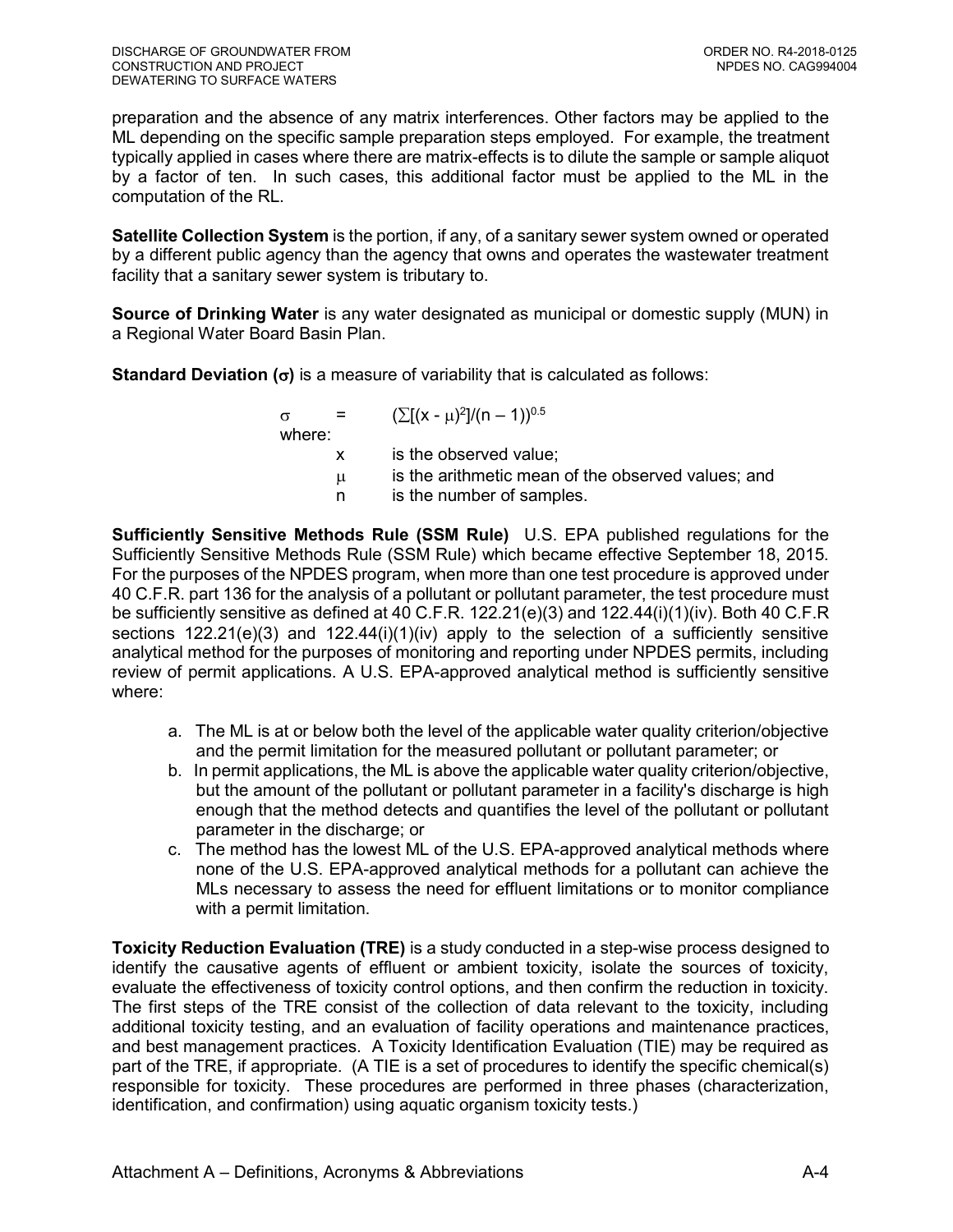## ACRONYMS & Abbreviations

| AMEL              | Average Monthly Effluent Limitation                                  |
|-------------------|----------------------------------------------------------------------|
| B                 | <b>Background Concentration</b>                                      |
| <b>BAT</b>        | Best Available Technology Economically Achievable                    |
| <b>Basin Plan</b> | Water Quality Control Plan for the Coastal Watersheds of Los Angeles |
|                   | and Ventura Counties                                                 |
| <b>BCT</b>        | Best Conventional Pollutant Control Technology                       |
| <b>BMP</b>        |                                                                      |
|                   | <b>Best Management Practices</b>                                     |
| <b>BMPP</b>       | <b>Best Management Practices Plan</b>                                |
| <b>BPJ</b>        | <b>Best Professional Judgment</b>                                    |
| <b>BOD</b>        | <b>Biochemical Oxygen Demand</b>                                     |
| <b>BPT</b>        | Best practicable treatment control technology                        |
| C                 | <b>Water Quality Objective</b>                                       |
| <b>CCR</b>        | California Code of Regulations                                       |
| <b>CEQA</b>       | <b>California Environmental Quality Act</b>                          |
| <b>CFR</b>        | Code of Federal Regulations                                          |
| <b>CTR</b>        | <b>California Toxics Rule</b>                                        |
| <b>CV</b>         | <b>Coefficient of Variation</b>                                      |
| <b>CWA</b>        | <b>Clean Water Act</b>                                               |
| <b>CWC</b>        | California Water Code                                                |
|                   |                                                                      |
| <b>DMR</b>        | <b>Discharge Monitoring Report</b>                                   |
| <b>DNQ</b>        | Detected But Not Quantified                                          |
| <b>ECA</b>        | <b>Effluent Concentration Allowance</b>                              |
| <b>ELAP</b>       | California Department of Health Services Environmental Laboratory    |
|                   | <b>Accreditation Program</b>                                         |
| ELG               | <b>Effluent Limitations, Guidelines and Standards</b>                |
| gpd               | gallons per day                                                      |
| IC                | <b>Inhibition Coefficient</b>                                        |
| $IC_{15}$         | Concentration at which the organism is 15% inhibited                 |
| $IC_{25}$         | Concentration at which the organism is 25% inhibited                 |
| $IC_{40}$         | Concentration at which the organism is 40% inhibited                 |
| $IC_{50}$         | Concentration at which the organism is 50% inhibited                 |
| LA                | <b>Load Allocations</b>                                              |
| <b>LOEC</b>       | <b>Lowest Observed Effect Concentration</b>                          |
| <b>LTA</b>        |                                                                      |
|                   | Long-Term Average                                                    |
| <b>MDEL</b>       | <b>Maximum Daily Effluent Limitation</b>                             |
| MDL               | Method Detection Limit                                               |
| MEC               | <b>Maximum Effluent Concentration</b>                                |
| <b>MGD</b>        | Million Gallons Per Day                                              |
| mg/L              | Milligrams per Liter                                                 |
| ML                | Minimum Level                                                        |
| <b>MRP</b>        | Monitoring and Reporting Program                                     |
| ND                | Not Detected                                                         |
| <b>NOEC</b>       | No Observable Effect Concentration                                   |
| <b>NPDES</b>      | National Pollutant Discharge Elimination System                      |
| <b>NSPS</b>       | <b>New Source Performance Standards</b>                              |
| <b>NTR</b>        | <b>National Toxics Rule</b>                                          |
| OAL               | <b>Office of Administrative Law</b>                                  |
| <b>POTW</b>       | <b>Publicly-Owned Treatment Works</b>                                |
| <b>PMP</b>        | <b>Pollutant Minimization Plan</b>                                   |
| QA                | <b>Quality Assurance</b>                                             |
|                   |                                                                      |
| QA/QC             | <b>Quality Assurance/Quality Control</b>                             |